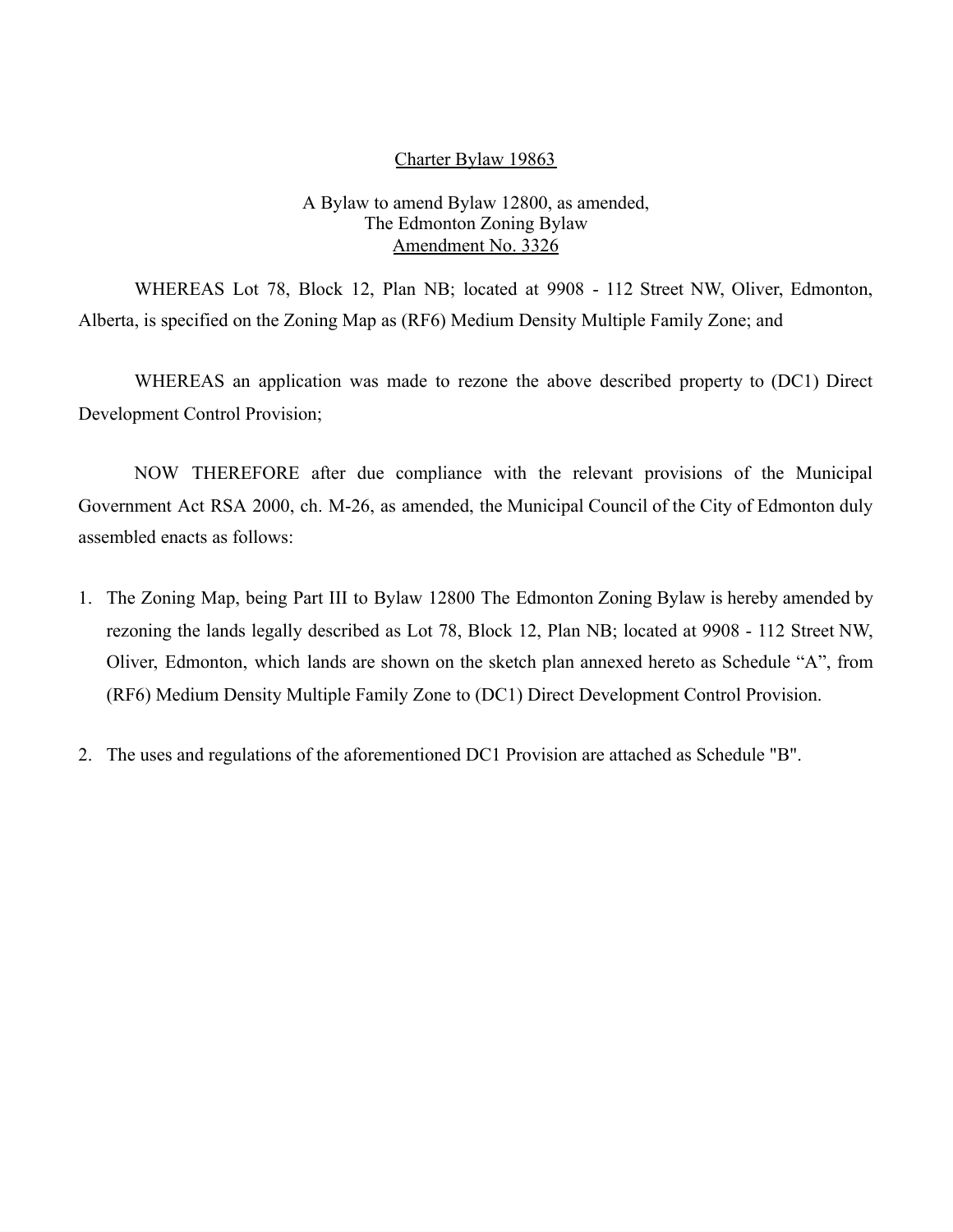3. The sketch plan attached as Schedule "A" and the uses and regulations of the DC1 Provision shown on Schedule "B" attached are hereby incorporated into the Zoning Bylaw, being Part IV to Bylaw 12800, The Edmonton Zoning Bylaw.

| READ a first time this  | day of | , A. D. $2021$ ; |
|-------------------------|--------|------------------|
| READ a second time this | day of | $A. D. 2021$ ;   |
| READ a third time this  | day of | , A. D. $2021$ ; |
| SIGNED and PASSED this  | day of | A. D. 2021.      |

THE CITY OF EDMONTON

**MAYOR** 

CITY CLERK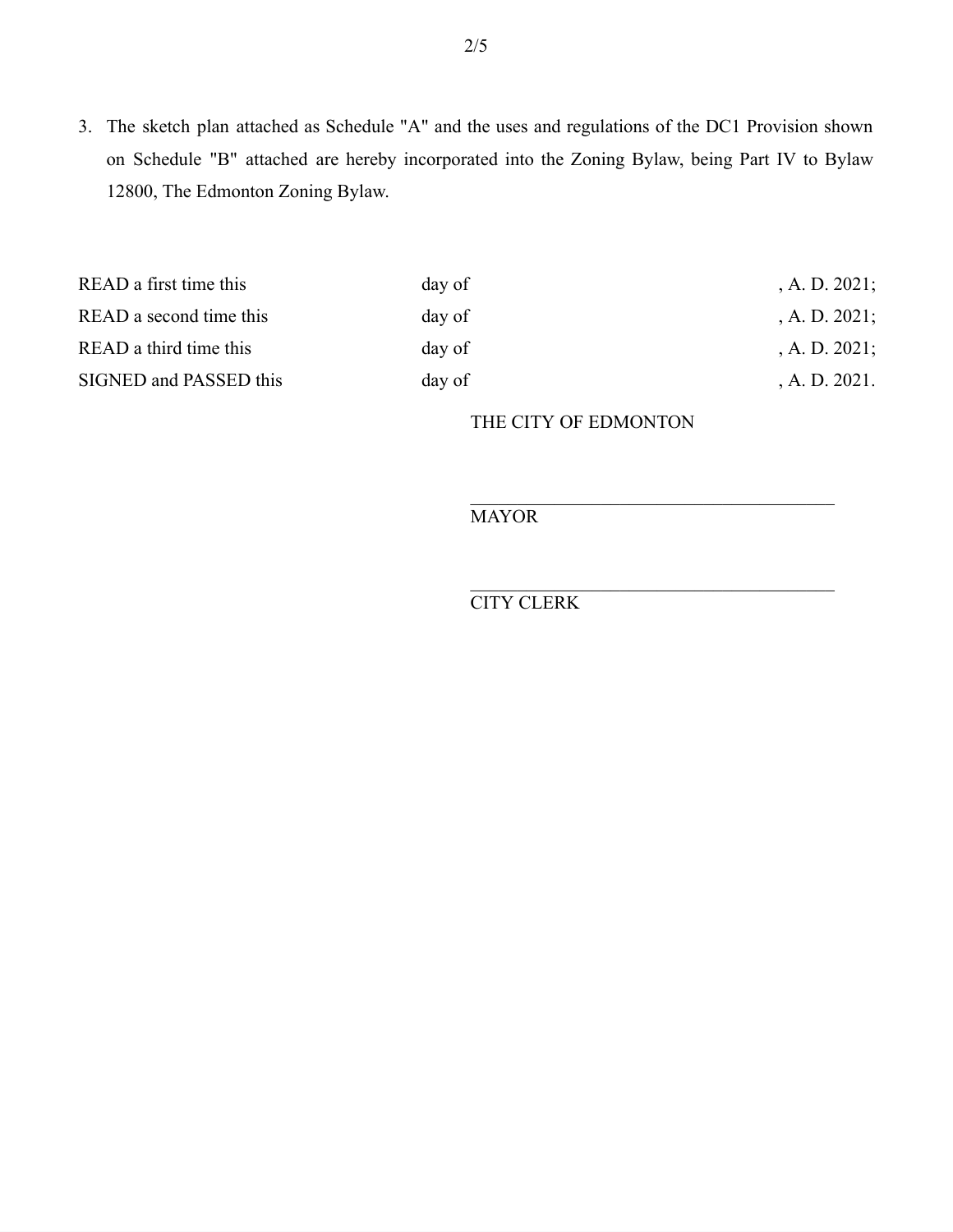

**CHARTER BYLAW 19863**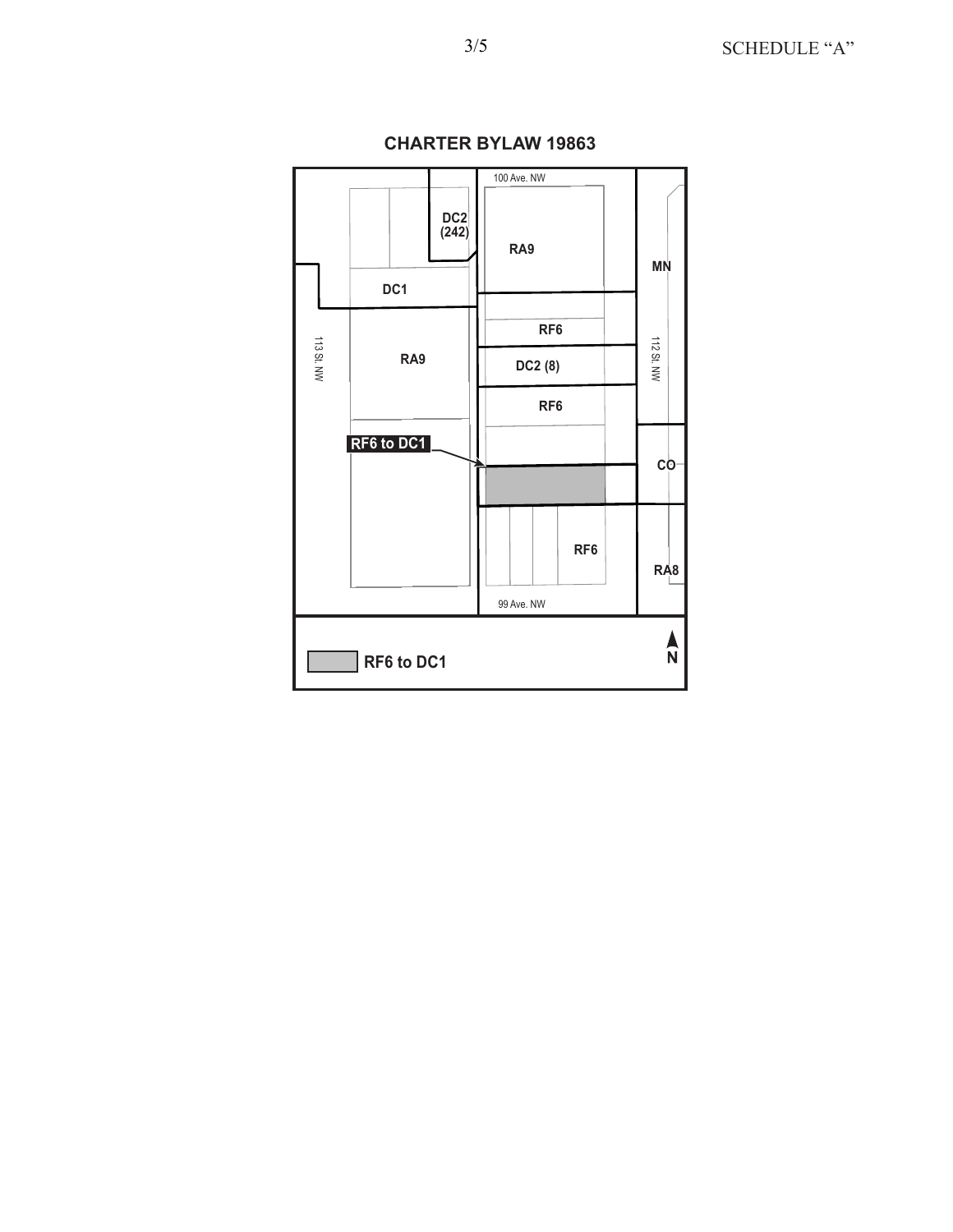# **(DC1) DIRECT DEVELOPMENT CONTROL PROVISION JOHN L. LANG APARTMENTS**

### **1. General Purpose**

To preserve the John L. Lang Apartments, a Municipal Historic Resource, to allow a mix of small-scale commercial and residential uses within the existing building.

### **2. Area of Application**

This Provision shall apply to Lot 78, Block 12, Plan NB, located on 112 Street NW between 99 Avenue NW and 100 Avenue NW, as shown in Schedule "A" of the Charter Bylaw adopting this Provision, Oliver.

#### **3. Uses**

- 1. Child Care Services
- 2. Commercial Schools
- 3. Convenience Retail Stores
- 4. Creation and Production Establishments
- 5. Garden Suite
- 6. General Retail Stores
- 7. Health Services
- 8. Lodging Houses
- 9. Major Home Based Business
- 10. Minor Home Based Business
- 11. Multi-unit Housing
- 12. Personal Service Shops
- 13. Private Education Services
- 14. Professional, Financial and Office Support Services
- 15. Restaurants
- 16. Religious Assembly
- 17. Secondary Suite
- 18. Specialty Food Services
- 19. Special Event
- 20. Supportive Housing
- 21. Fascia On-premises Signs
- 22. Freestanding On-premises Signs
- 23. Projecting On-premises Signs
- 24. Temporary On-Premises Signs
- 25. Urban Gardens
- 26. Urban Outdoor Farms